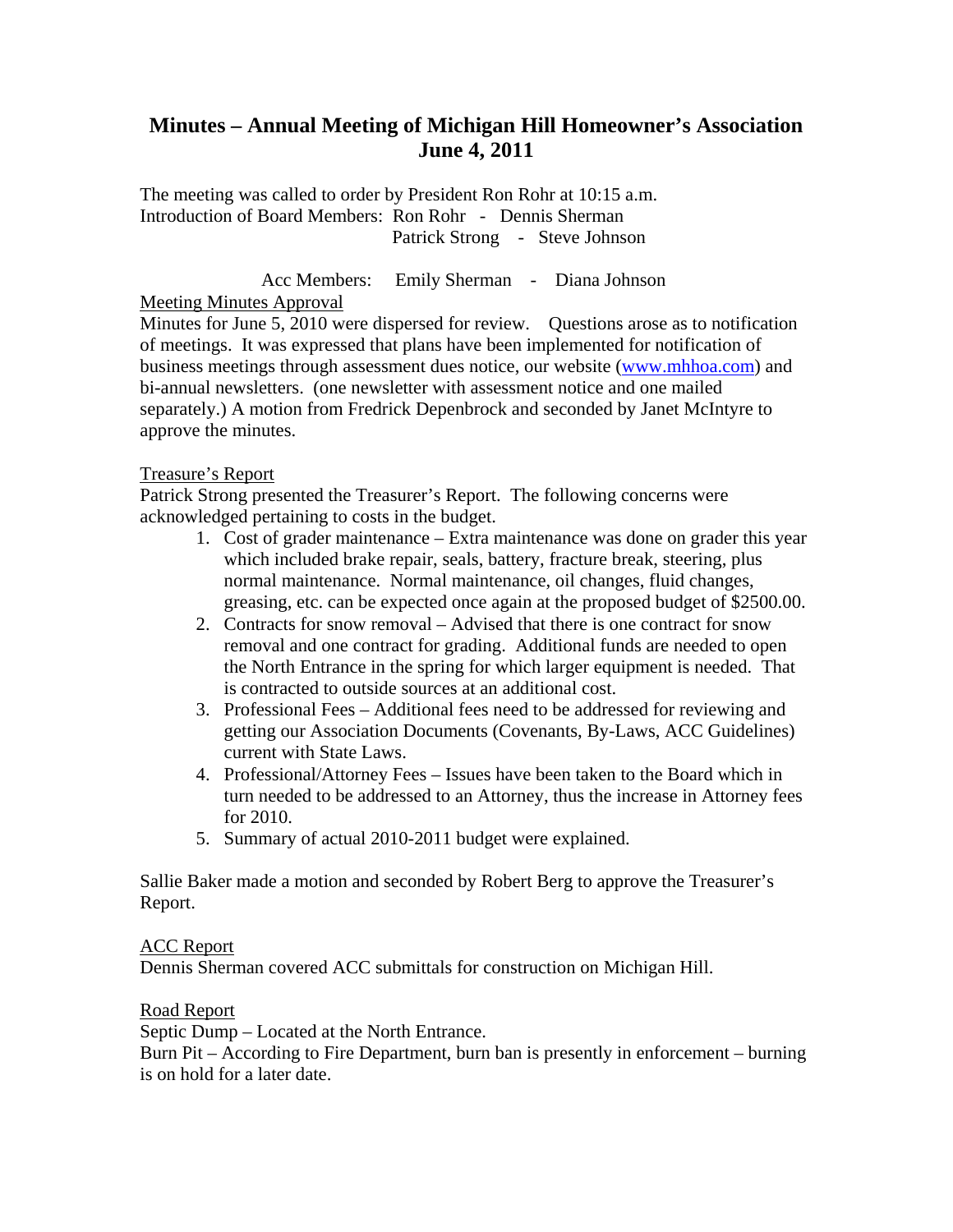Roads - In the process of being skimmed. Gravel will be put on the roads either after this grading or this fall. A question was raised to the quality of gravel on the roads, and the decision was made to evaluate the quality of gravel on the roads in response to homeowner's feedback.

Fish Pond –Fish are in the pond. Have additional grass carp in pond to eliminate grass. If fishing, please release any carp that you catch. Requirements for fishing: ages  $16 \&$ over - catch and release, ages 15  $\&$  under – two fish limit. After Labor Day the fishing restrictions do not apply.

Signs – Will access for wear and tear – and repair or replace as needed..

Weeds – Noxus weeds will be sprayed along ditches and outlots. Only spot spraying is done.

## Compliance Notices

Compliance notices were mailed in Assessment Dues. They were asked to have issues corrected by June 30, 2011. Questions arose as to the effectiveness of compliance when the economy is so bad. Once contacted, the Board is willing to work with homeowner's in difficult situations.

## Website

The website (www.mhhoa.com) is available to any homeowner on Michigan Hill. We try to update when needed, so please check it out.

## New Business

Roads – Investigating possibilities for large rock removal.

Work Day – Plans for work day are July 16 and/or July 23. Day will consist of tree removal at south entrance and downed fence at septic dump. Please plan to volunteer, help is really appreciated. Check the website and community sign at outlot (pump house) on Michigan Hill and Mt. Guyot for further details. It was requested that replacement signs be up prior to work day. Fuel costs are reimbursed to volunteers for the use of their vehicles, trailers, chain saws, chippers on our work days,

Emails for Notification – To reduce costs, we recommended email addresses for notification. If you have not done this yet, please notify someone on the Board to give your address.

The guest speaker, Jonah Hunt, (Attorney for Hindsman/Sanchez) briefed the attending homeowners on Governing Documents and Applicable Colorado Law for Community Associations. Discussion of the importance of Board Duties, Board Decisions, How the State Governing Documents pertain to our Association, What Colorado Statutes Apply to our Association, the CCIOA Laws, and the CCIOA provisions. Questions and answers followed.

Deputy Sheriff was to speak concerning private road usage. He was unable to make it. Steve Johnson discussed 4 wheelers on private road versus county roads. Be aware of \$300.00 fines if stopped by an officer on a County Road. Homeowners felt that the responsibility of liability for 4 wheelers on Michigan Hill should be the owners of the vehicles.